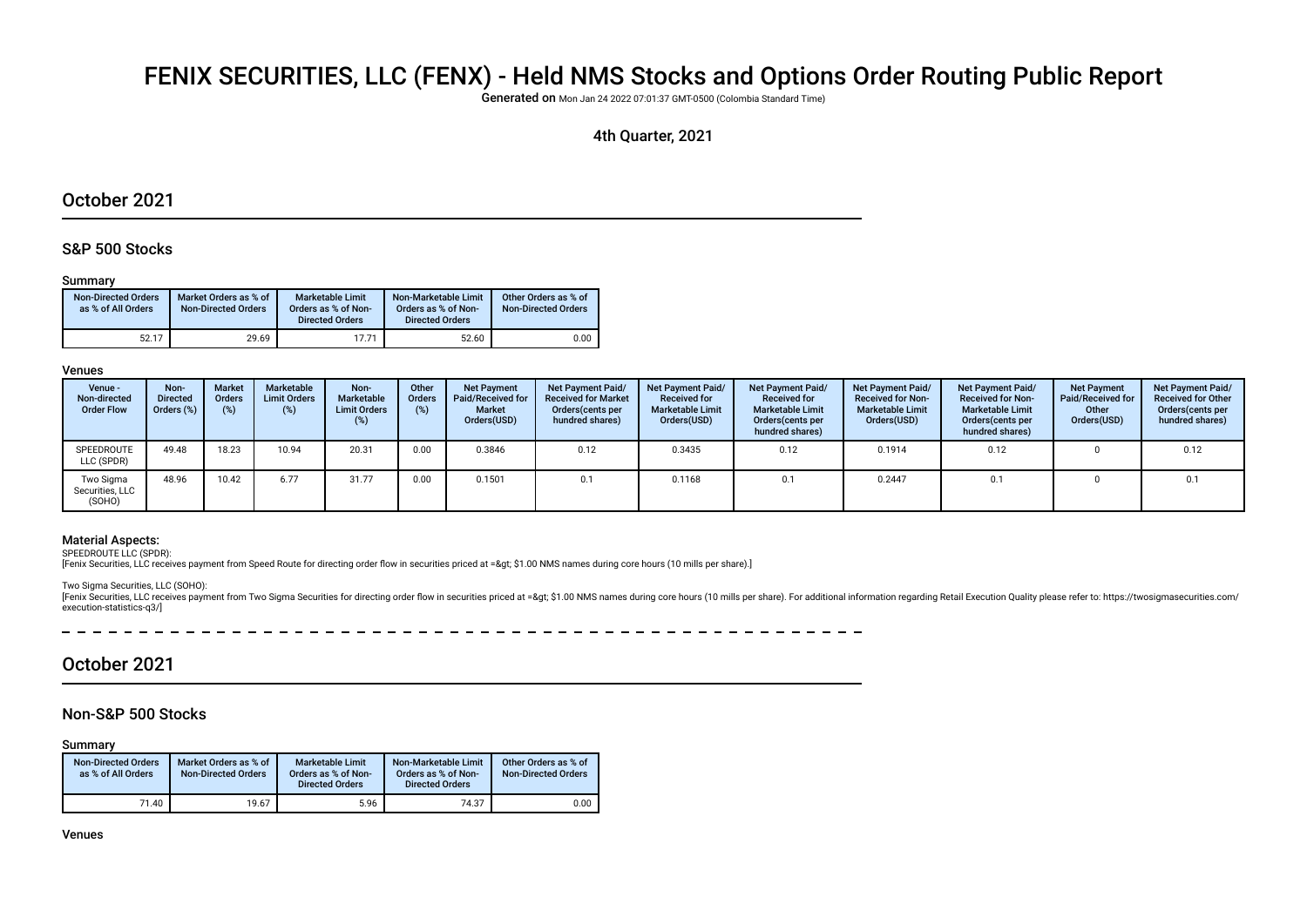| Venue -<br>Non-directed<br><b>Order Flow</b> | Non-<br><b>Directed</b><br>Orders (%) | <b>Market</b><br><b>Orders</b><br>(%) | Marketable<br><b>Limit Orders</b><br>(%) | Non-<br><b>Marketable</b><br><b>Limit Orders</b><br>(%) | Other<br><b>Orders</b> | <b>Net Payment</b><br>Paid/Received for<br><b>Market</b><br>Orders(USD) | <b>Net Payment Paid/</b><br><b>Received for Market</b><br>Orders(cents per<br>hundred shares) | Net Payment Paid/<br><b>Received for</b><br><b>Marketable Limit</b><br>Orders(USD) | Net Payment Paid/<br><b>Received for</b><br><b>Marketable Limit</b><br>Orders (cents per<br>hundred shares) | <b>Net Payment Paid/</b><br><b>Received for Non-</b><br><b>Marketable Limit</b><br>Orders(USD) | <b>Net Payment Paid/</b><br><b>Received for Non-</b><br><b>Marketable Limit</b><br>Orders (cents per<br>hundred shares) | <b>Net Payment</b><br><b>Paid/Received for</b><br>Other<br>Orders(USD) | <b>Net Payment Paid/</b><br><b>Received for Other</b><br>Orders(cents per<br>hundred shares) |
|----------------------------------------------|---------------------------------------|---------------------------------------|------------------------------------------|---------------------------------------------------------|------------------------|-------------------------------------------------------------------------|-----------------------------------------------------------------------------------------------|------------------------------------------------------------------------------------|-------------------------------------------------------------------------------------------------------------|------------------------------------------------------------------------------------------------|-------------------------------------------------------------------------------------------------------------------------|------------------------------------------------------------------------|----------------------------------------------------------------------------------------------|
| Two Sigma<br>Securities, LLC<br>(SOHO)       | 48.01                                 | 9.94                                  | 2.62                                     | 35.46                                                   | 0.00                   | 2.8391                                                                  | 0.1                                                                                           | 0.2123                                                                             |                                                                                                             | 0.2858                                                                                         | 0.1                                                                                                                     |                                                                        | 0.1                                                                                          |
| SPEEDROUTE<br>LLC (SPDR)                     | 46.13                                 | 9.21                                  | 3.14                                     | 33.79                                                   | 0.00                   | 2.0651                                                                  | 0.12                                                                                          | 0.251                                                                              | 0.12                                                                                                        | 0.2227                                                                                         | 0.12                                                                                                                    |                                                                        | 0.12                                                                                         |

#### Material Aspects:

Two Sigma Securities, LLC (SOHO):

[Fenix Securities, LLC receives payment from Two Sigma Securities for directing order flow in securities priced at => \$1.00 NMS names during core hours (10 mills per share). For additional information regarding Retail E execution-statistics-q3/]

 $\frac{1}{2}$ 

#### SPEEDROUTE LLC (SPDR):

[Fenix Securities, LLC receives payment from Speed Route for directing order flow in securities priced at => \$1.00 NMS names during core hours (10 mills per share).]

# October 2021

### **Options**

 $\overline{\phantom{0}}$ 

#### Summary

| <b>Non-Directed Orders</b><br>as % of All Orders | Market Orders as % of<br><b>Non-Directed Orders</b> | <b>Marketable Limit</b><br>Orders as % of Non-<br><b>Directed Orders</b> | Non-Marketable Limit<br>Orders as % of Non-<br><b>Directed Orders</b> | Other Orders as % of<br><b>Non-Directed Orders</b> |
|--------------------------------------------------|-----------------------------------------------------|--------------------------------------------------------------------------|-----------------------------------------------------------------------|----------------------------------------------------|
| 39.13                                            | 4.94                                                | 35.80                                                                    | 59.26                                                                 | 0.00                                               |

#### Venues

| Venue -<br>Non-directed<br><b>Order Flow</b> | Non-<br>Directed<br>Orders (%) | <b>Market</b><br>Orders<br>(%) | <b>Marketable</b><br><b>Limit Orders</b><br>$(\%)$ | Non-<br><b>Marketable</b><br><b>Limit Orders</b> | Other<br>Orders<br>(%) | <b>Net Payment</b><br><b>Paid/Received for</b><br><b>Market</b><br>Orders(USD) | <b>Net Payment Paid/</b><br><b>Received for Market</b><br>Orders(cents per<br>hundred shares) | <b>Net Payment Paid/</b><br><b>Received for</b><br><b>Marketable Limit</b><br>Orders(USD) | <b>Net Payment Paid/</b><br><b>Received for</b><br><b>Marketable Limit</b><br>Orders(cents per<br>hundred shares) | <b>Net Payment Paid/</b><br><b>Received for Non-</b><br><b>Marketable Limit</b><br>Orders(USD) | <b>Net Payment Paid/</b><br><b>Received for Non-</b><br><b>Marketable Limit</b><br>Orders (cents per<br>hundred shares) | <b>Net Payment</b><br>Paid/Received for<br>Other<br>Orders(USD) | Net Payment Paid/<br><b>Received for Other</b><br>Orders(cents per<br>hundred shares) |
|----------------------------------------------|--------------------------------|--------------------------------|----------------------------------------------------|--------------------------------------------------|------------------------|--------------------------------------------------------------------------------|-----------------------------------------------------------------------------------------------|-------------------------------------------------------------------------------------------|-------------------------------------------------------------------------------------------------------------------|------------------------------------------------------------------------------------------------|-------------------------------------------------------------------------------------------------------------------------|-----------------------------------------------------------------|---------------------------------------------------------------------------------------|
| VOLANT<br>EXECUTION,<br>LLC (CMSP)           | 100.00                         | 4.94                           | 35.80                                              | 59.26                                            | 0.00                   | 0.006                                                                          |                                                                                               | 0.896                                                                                     |                                                                                                                   | 0.38                                                                                           |                                                                                                                         |                                                                 |                                                                                       |

#### Material Aspects:

VOLANT EXECUTION, LLC (CMSP):

[FS, LLC receives payment from CMSP for directing order flow of listed Options to them. For more information about routing details please go to http://reports.volantexecution.com/Disclosures.pdf (no non-directed orders for

# November 2021

# S&P 500 Stocks

Summary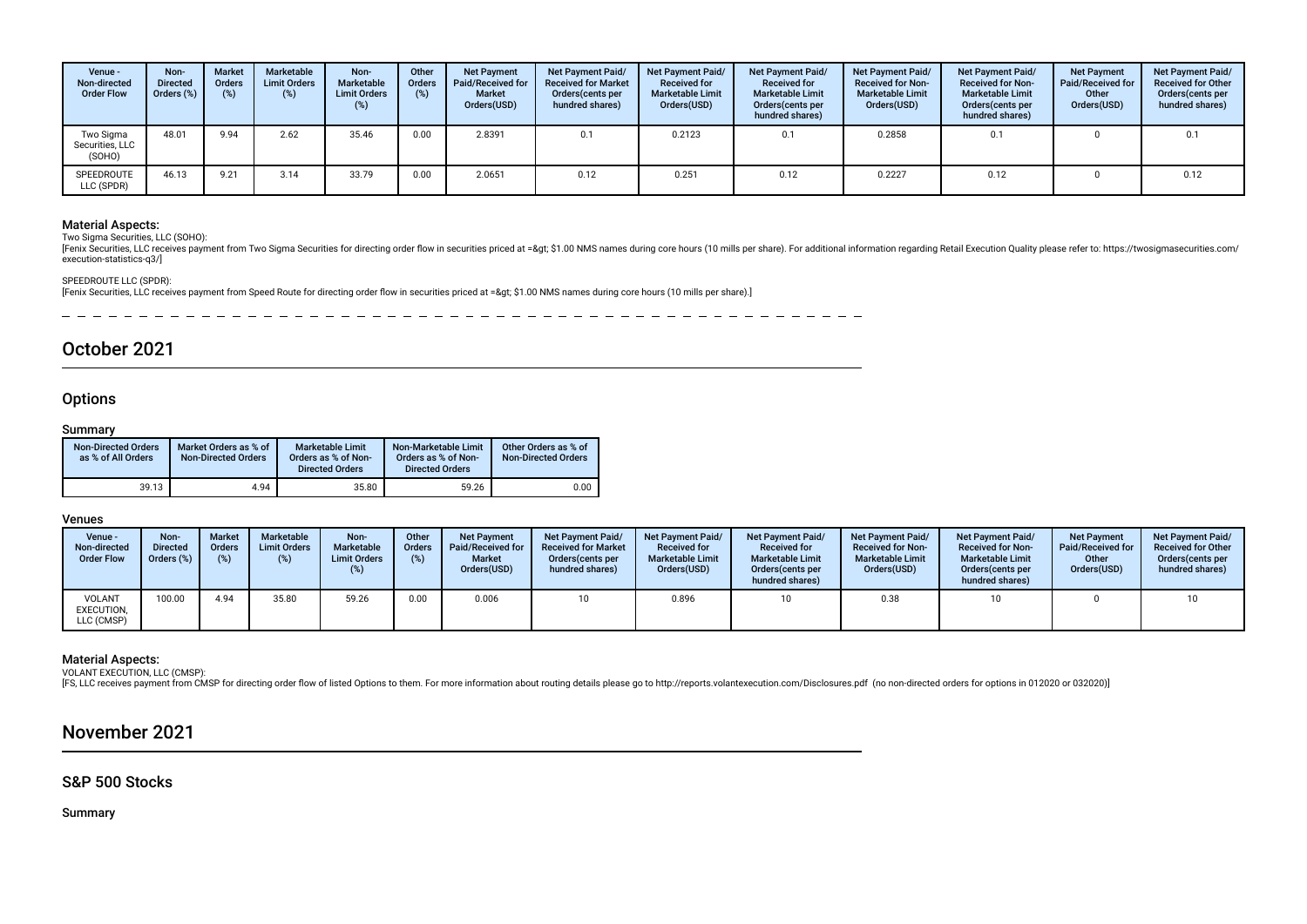| <b>Non-Directed Orders</b><br>as % of All Orders | Market Orders as % of<br><b>Non-Directed Orders</b> | Marketable Limit<br>Orders as % of Non-<br><b>Directed Orders</b> | Non-Marketable Limit<br>Orders as % of Non-<br><b>Directed Orders</b> | Other Orders as % of<br><b>Non-Directed Orders</b> |
|--------------------------------------------------|-----------------------------------------------------|-------------------------------------------------------------------|-----------------------------------------------------------------------|----------------------------------------------------|
| 52.17                                            | 32.44                                               | 17.56                                                             | 50.00                                                                 | 0.00                                               |

#### Venues

| Venue -<br>Non-directed<br><b>Order Flow</b> | Non-<br><b>Directed</b><br>Orders (%) | <b>Market</b><br><b>Orders</b><br>(%) | Marketable<br><b>Limit Orders</b><br>(%) | Non-<br>Marketable<br><b>Limit Orders</b> | Other<br>Orders | <b>Net Payment</b><br>Paid/Received for<br><b>Market</b><br>Orders(USD) | <b>Net Payment Paid/</b><br><b>Received for Market</b><br>Orders (cents per<br>hundred shares) | <b>Net Payment Paid/</b><br><b>Received for</b><br><b>Marketable Limit</b><br>Orders(USD) | Net Payment Paid/<br><b>Received for</b><br><b>Marketable Limit</b><br>Orders (cents per<br>hundred shares) | <b>Net Payment Paid/</b><br><b>Received for Non-</b><br><b>Marketable Limit</b><br>Orders(USD) | Net Payment Paid/<br><b>Received for Non-</b><br><b>Marketable Limit</b><br>Orders(cents per<br>hundred shares) | <b>Net Payment</b><br>Paid/Received for<br>Other<br>Orders(USD) | <b>Net Payment Paid/</b><br><b>Received for Other</b><br>Orders (cents per<br>hundred shares) |
|----------------------------------------------|---------------------------------------|---------------------------------------|------------------------------------------|-------------------------------------------|-----------------|-------------------------------------------------------------------------|------------------------------------------------------------------------------------------------|-------------------------------------------------------------------------------------------|-------------------------------------------------------------------------------------------------------------|------------------------------------------------------------------------------------------------|-----------------------------------------------------------------------------------------------------------------|-----------------------------------------------------------------|-----------------------------------------------------------------------------------------------|
| SPEEDROUTE<br>LLC (SPDR)                     | 49.17                                 | 15.48                                 | 6.25                                     | 27.38                                     | 0.00            | 0.6437                                                                  | 0.12                                                                                           | 0.2309                                                                                    | 0.12                                                                                                        | 0.3536                                                                                         | 0.12                                                                                                            |                                                                 | 0.12                                                                                          |
| Two Sigma<br>Securities, LLC<br>(SOHO)       | 48.27                                 | 14.88                                 | 11.01                                    | 22.32                                     | 0.00            | 0.3732                                                                  | 0.1                                                                                            | 0.0528                                                                                    | 0.1                                                                                                         | 0.2342                                                                                         | 0.1                                                                                                             |                                                                 | 0.1                                                                                           |

### Material Aspects:

SPEEDROUTE LLC (SPDR):

[Fenix Securities, LLC receives payment from Speed Route for directing order fow in securities priced at => \$1.00 NMS names during core hours (10 mills per share).]

Two Sigma Securities, LLC (SOHO):

[Fenix Securities, LLC receives payment from Two Sigma Securities for directing order flow in securities priced at => \$1.00 NMS names during core hours (10 mills per share). For additional information regarding Retail E execution-statistics-q3/]

 $\frac{1}{2}$  =  $\frac{1}{2}$  =  $\frac{1}{2}$  =  $\frac{1}{2}$  =  $\frac{1}{2}$  =  $\frac{1}{2}$  =  $\frac{1}{2}$  =  $\frac{1}{2}$  $\frac{1}{2}$  and  $\frac{1}{2}$  and  $\frac{1}{2}$  and  $\frac{1}{2}$  and  $\frac{1}{2}$ 

# November 2021

### Non-S&P 500 Stocks

#### Summary

| <b>Non-Directed Orders</b><br>as % of All Orders | Market Orders as % of<br><b>Non-Directed Orders</b> | <b>Marketable Limit</b><br>Orders as % of Non-<br><b>Directed Orders</b> | Non-Marketable Limit<br>Orders as % of Non-<br><b>Directed Orders</b> | Other Orders as % of<br><b>Non-Directed Orders</b> |
|--------------------------------------------------|-----------------------------------------------------|--------------------------------------------------------------------------|-----------------------------------------------------------------------|----------------------------------------------------|
| 65.17                                            | 26.88                                               | 5.93                                                                     | 67.20                                                                 | 0.00                                               |

#### Venues

| Venue -<br>Non-directed<br><b>Order Flow</b> | Non-<br><b>Directed</b><br>Orders (%) | <b>Market</b><br><b>Orders</b><br>(%) | Marketable<br><b>Limit Orders</b><br>(%) | Non-<br>Marketable<br><b>Limit Orders</b> | Other<br><b>Orders</b> | <b>Net Payment</b><br>Paid/Received for<br><b>Market</b><br>Orders(USD) | Net Payment Paid/<br><b>Received for Market</b><br>Orders (cents per<br>hundred shares) | <b>Net Payment Paid/</b><br><b>Received for</b><br><b>Marketable Limit</b><br>Orders(USD) | Net Payment Paid/<br><b>Received for</b><br><b>Marketable Limit</b><br>Orders (cents per<br>hundred shares) | Net Payment Paid/<br><b>Received for Non-</b><br><b>Marketable Limit</b><br>Orders(USD) | <b>Net Payment Paid/</b><br><b>Received for Non-</b><br><b>Marketable Limit</b><br>Orders(cents per<br>hundred shares) | <b>Net Payment</b><br>Paid/Received for<br>Other<br>Orders(USD) | <b>Net Payment Paid/</b><br><b>Received for Other</b><br>Orders (cents per<br>hundred shares) |
|----------------------------------------------|---------------------------------------|---------------------------------------|------------------------------------------|-------------------------------------------|------------------------|-------------------------------------------------------------------------|-----------------------------------------------------------------------------------------|-------------------------------------------------------------------------------------------|-------------------------------------------------------------------------------------------------------------|-----------------------------------------------------------------------------------------|------------------------------------------------------------------------------------------------------------------------|-----------------------------------------------------------------|-----------------------------------------------------------------------------------------------|
| Two Sigma<br>Securities, LLC<br>(SOHO)       | 50.48                                 | 11.32                                 | 2.33                                     | 36.83                                     | 0.00                   | 1.8018                                                                  | 0.1                                                                                     | 0.1739                                                                                    | 0.1                                                                                                         | 1.5204                                                                                  | 0.1                                                                                                                    |                                                                 |                                                                                               |
| SPEEDROUTE<br>LLC (SPDR)                     | 42.96                                 | 13.44                                 | 3.39                                     | 26.14                                     | 0.00                   | 1.9713                                                                  | 0.12                                                                                    | 0.7997                                                                                    | 0.12                                                                                                        | 2.6008                                                                                  | 0.12                                                                                                                   |                                                                 | 0.12                                                                                          |

#### Material Aspects:

Two Sigma Securities, LLC (SOHO):

Fronts Securities, LLC receives payment from Two Sigma Securities for directing order flow in securities priced at =&qt; \$1.00 NMS names during core hours (10 mills per share). For additional information regarding Retail E execution-statistics-q3/]

#### SPEEDROUTE LLC (SPDR):

[Fenix Securities, LLC receives payment from Speed Route for directing order flow in securities priced at => \$1.00 NMS names during core hours (10 mills per share).]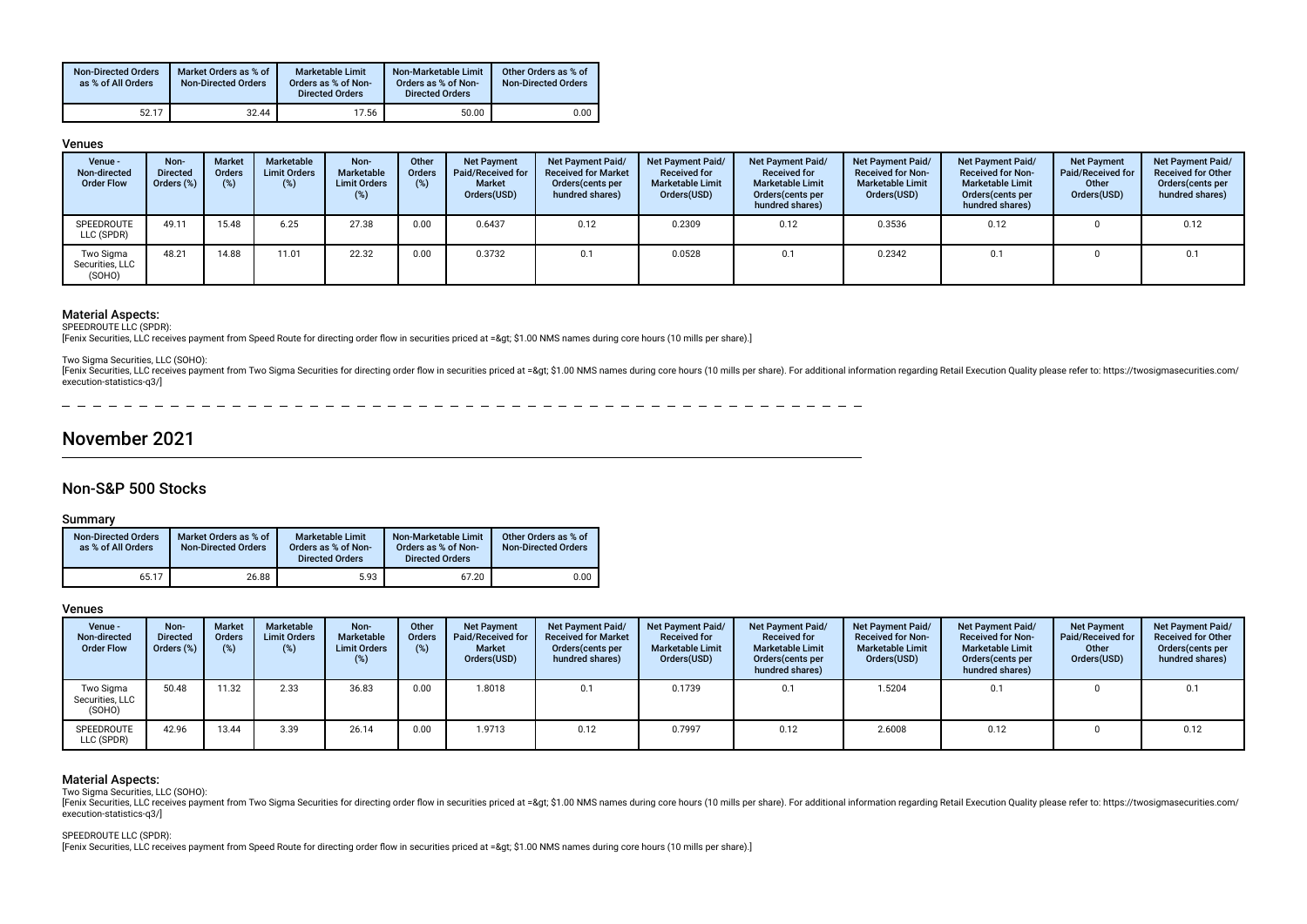# November 2021

# **Options**

### Summary

| <b>Non-Directed Orders</b><br>as % of All Orders | Market Orders as % of<br><b>Non-Directed Orders</b> | <b>Marketable Limit</b><br>Orders as % of Non-<br><b>Directed Orders</b> | Non-Marketable Limit<br>Orders as % of Non-<br><b>Directed Orders</b> | Other Orders as % of<br><b>Non-Directed Orders</b> |
|--------------------------------------------------|-----------------------------------------------------|--------------------------------------------------------------------------|-----------------------------------------------------------------------|----------------------------------------------------|
| 39.89                                            | 5.48                                                | 25.34                                                                    | 69.18                                                                 | 0.00                                               |

### Venues

| Venue -<br>Non-directed<br><b>Order Flow</b> | Non-<br><b>Directed</b><br>Orders (%) | <b>Market</b><br><b>Orders</b><br>(%) | <b>Marketable</b><br><b>Limit Orders</b><br>(%) | Non-<br>Marketable<br><b>Limit Orders</b><br>(%) | Other<br>Orders<br>(%) | <b>Net Payment</b><br>Paid/Received for<br><b>Market</b><br>Orders(USD) | <b>Net Payment Paid/</b><br><b>Received for Market</b><br>Orders (cents per<br>hundred shares) | <b>Net Payment Paid/</b><br><b>Received for</b><br><b>Marketable Limit</b><br>Orders(USD) | <b>Net Payment Paid/</b><br><b>Received for</b><br><b>Marketable Limit</b><br>Orders (cents per<br>hundred shares) | <b>Net Payment Paid/</b><br><b>Received for Non-</b><br><b>Marketable Limit</b><br>Orders(USD) | Net Payment Paid/<br><b>Received for Non-</b><br><b>Marketable Limit</b><br>Orders (cents per<br>hundred shares) | <b>Net Payment</b><br>Paid/Received for<br>Other<br>Orders(USD) | <b>Net Payment Paid/</b><br><b>Received for Other</b><br>Orders(cents per<br>hundred shares) |
|----------------------------------------------|---------------------------------------|---------------------------------------|-------------------------------------------------|--------------------------------------------------|------------------------|-------------------------------------------------------------------------|------------------------------------------------------------------------------------------------|-------------------------------------------------------------------------------------------|--------------------------------------------------------------------------------------------------------------------|------------------------------------------------------------------------------------------------|------------------------------------------------------------------------------------------------------------------|-----------------------------------------------------------------|----------------------------------------------------------------------------------------------|
| <b>VOLANT</b><br>EXECUTION,<br>LLC (CMSP)    | 100.00                                | 5.48                                  | 25.34                                           | 69.18                                            | 0.00                   | 0.049                                                                   |                                                                                                | 0.52                                                                                      |                                                                                                                    | 0.854                                                                                          |                                                                                                                  |                                                                 | 10                                                                                           |

 $\overline{\phantom{a}}$ 

 $\frac{1}{2}$  =  $\frac{1}{2}$  =  $\frac{1}{2}$  =  $\frac{1}{2}$ 

 $\equiv$ 

 $-$ 

**Material Aspects:**<br>VOLANT EXECUTION, LLC (CMSP):<br>[FS, LLC receives payment from CMSP for directing order flow of listed Options to them. For more information about routing details please go to http://reports.volantexecuti

# December 2021

## S&P 500 Stocks

### Summary

| <b>Non-Directed Orders</b><br>as % of All Orders | Market Orders as % of<br><b>Non-Directed Orders</b> | <b>Marketable Limit</b><br>Orders as % of Non-<br><b>Directed Orders</b> | Non-Marketable Limit<br>Orders as % of Non-<br><b>Directed Orders</b> | Other Orders as % of<br><b>Non-Directed Orders</b> |  |  |
|--------------------------------------------------|-----------------------------------------------------|--------------------------------------------------------------------------|-----------------------------------------------------------------------|----------------------------------------------------|--|--|
| 51.21                                            | 16.42                                               | 20.80                                                                    | 62.77                                                                 | 0.00                                               |  |  |

### Venues

| Venue -<br>Non-directed<br><b>Order Flow</b> | Non-<br><b>Directed</b><br>Orders (%) | <b>Market</b><br><b>Orders</b><br>(%) | Marketable<br><b>Limit Orders</b><br>(%) | Non-<br>Marketable<br><b>Limit Orders</b> | Other<br><b>Orders</b> | <b>Net Payment</b><br>Paid/Received for<br><b>Market</b><br>Orders(USD) | <b>Net Payment Paid/</b><br><b>Received for Market</b><br>Orders (cents per<br>hundred shares) | <b>Net Payment Paid/</b><br><b>Received for</b><br><b>Marketable Limit</b><br>Orders(USD) | Net Payment Paid/<br><b>Received for</b><br><b>Marketable Limit</b><br>Orders (cents per<br>hundred shares) | Net Payment Paid/<br><b>Received for Non-</b><br><b>Marketable Limit</b><br>Orders(USD) | <b>Net Payment Paid/</b><br><b>Received for Non-</b><br><b>Marketable Limit</b><br>Orders(cents per<br>hundred shares) | <b>Net Payment</b><br>Paid/Received for<br>Other<br>Orders(USD) | <b>Net Payment Paid/</b><br><b>Received for Other</b><br>Orders (cents per<br>hundred shares) |
|----------------------------------------------|---------------------------------------|---------------------------------------|------------------------------------------|-------------------------------------------|------------------------|-------------------------------------------------------------------------|------------------------------------------------------------------------------------------------|-------------------------------------------------------------------------------------------|-------------------------------------------------------------------------------------------------------------|-----------------------------------------------------------------------------------------|------------------------------------------------------------------------------------------------------------------------|-----------------------------------------------------------------|-----------------------------------------------------------------------------------------------|
| Two Sigma<br>Securities, LLC<br>(SOHO)       | 56.20                                 | 8.39                                  | 15.69                                    | 32.12                                     | 0.00                   | 0.1773                                                                  | 0.1                                                                                            | 0.1405                                                                                    | 0.1                                                                                                         | 0.2912                                                                                  | 0.1                                                                                                                    |                                                                 | 0.1                                                                                           |
| SPEEDROUTE<br>LLC (SPDR)                     | 43.80                                 | 8.03                                  | 5.11                                     | 30.66                                     | 0.00                   | 0.2711                                                                  | 0.12                                                                                           | 0.1757                                                                                    | 0.12                                                                                                        | 0.4956                                                                                  | 0.12                                                                                                                   |                                                                 | 0.12                                                                                          |

Material Aspects: Two Sigma Securities, LLC (SOHO):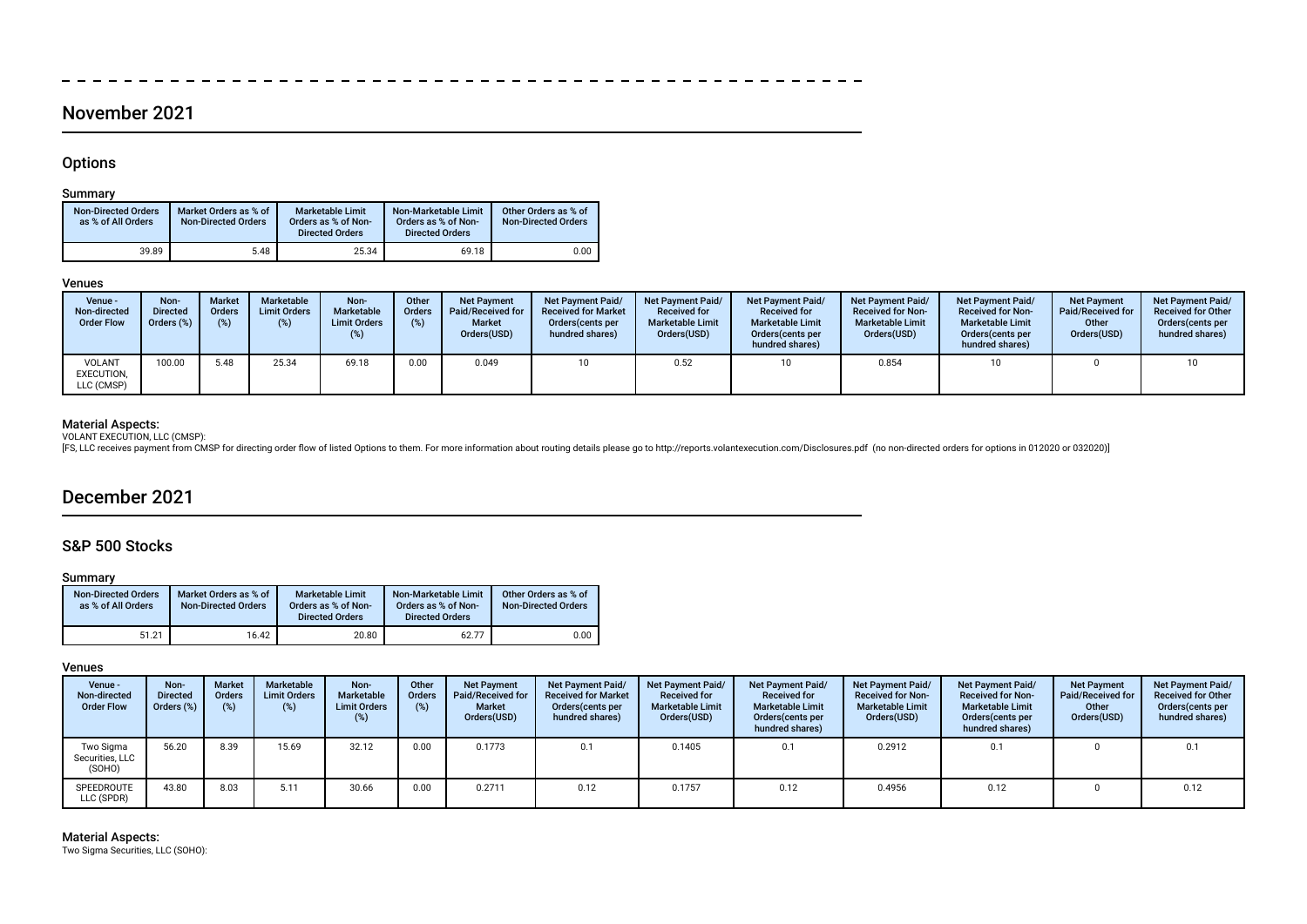[Fenix Securities, LLC receives payment from Two Sigma Securities for directing order flow in securities priced at =&qt; \$1.00 NMS names during core hours (10 mills per share). For additional information regarding Retail E execution-statistics-q3/]

SPEEDROUTE LLC (SPDR): [Fenix Securities, LLC receives payment from Speed Route for directing order fow in securities priced at => \$1.00 NMS names during core hours (10 mills per share).]

# December 2021

### Non-S&P 500 Stocks

#### Summary

| <b>Non-Directed Orders</b><br>as % of All Orders | Market Orders as % of<br><b>Non-Directed Orders</b> | Marketable Limit<br>Orders as % of Non-<br><b>Directed Orders</b> | Non-Marketable Limit<br>Orders as % of Non-<br><b>Directed Orders</b> | Other Orders as % of<br><b>Non-Directed Orders</b> |  |  |
|--------------------------------------------------|-----------------------------------------------------|-------------------------------------------------------------------|-----------------------------------------------------------------------|----------------------------------------------------|--|--|
| 71.93                                            | 21.06                                               | 20.77                                                             | 58.17                                                                 | 0.00                                               |  |  |

#### Venues

| Venue -<br>Non-directed<br><b>Order Flow</b> | Non-<br><b>Directed</b><br>Orders $(\%)$ | <b>Market</b><br>Orders<br>(%) | <b>Marketable</b><br><b>Limit Orders</b><br>(%) | Non-<br><b>Marketable</b><br><b>Limit Orders</b><br>(%) | Other<br><b>Orders</b> | <b>Net Payment</b><br>Paid/Received for<br><b>Market</b><br>Orders(USD) | <b>Net Payment Paid/</b><br><b>Received for Market</b><br>Orders (cents per<br>hundred shares) | Net Payment Paid/<br><b>Received for</b><br><b>Marketable Limit</b><br>Orders(USD) | Net Payment Paid/<br><b>Received for</b><br><b>Marketable Limit</b><br>Orders (cents per<br>hundred shares) | Net Payment Paid/<br><b>Received for Non-</b><br><b>Marketable Limit</b><br>Orders(USD) | <b>Net Payment Paid/</b><br><b>Received for Non-</b><br><b>Marketable Limit</b><br>Orders(cents per<br>hundred shares) | <b>Net Payment</b><br>Paid/Received for<br>Other<br>Orders(USD) | <b>Net Payment Paid/</b><br><b>Received for Other</b><br>Orders (cents per<br>hundred shares) |
|----------------------------------------------|------------------------------------------|--------------------------------|-------------------------------------------------|---------------------------------------------------------|------------------------|-------------------------------------------------------------------------|------------------------------------------------------------------------------------------------|------------------------------------------------------------------------------------|-------------------------------------------------------------------------------------------------------------|-----------------------------------------------------------------------------------------|------------------------------------------------------------------------------------------------------------------------|-----------------------------------------------------------------|-----------------------------------------------------------------------------------------------|
| Two Sigma<br>Securities, LLC<br>(SOHO)       | 55.52                                    | 5.30                           | 11.78                                           | 38.44                                                   | 0.00                   | 0.4257                                                                  | 0.1                                                                                            | 0.094                                                                              |                                                                                                             | 0.1687                                                                                  | 0.1                                                                                                                    |                                                                 | 0.1                                                                                           |
| SPEEDROUTE<br>LLC (SPDR)                     | 28.28                                    | 6.19                           | 7.95                                            | 14.14                                                   | 0.00                   | 0.5742                                                                  | 0.12                                                                                           | 0.3158                                                                             | 0.12                                                                                                        | 0.2136                                                                                  | 0.12                                                                                                                   |                                                                 | 0.12                                                                                          |

#### Material Aspects:

Two Sigma Securities, LLC (SOHO):

Frenix Securities. LLC receives payment from Two Sigma Securities for directing order flow in securities priced at =&gt: \$1.00 NMS names during core hours (10 mills per share). For additional information regarding Retail E execution-statistics-q3/]

#### SPEEDROUTE LLC (SPDR):

[Fenix Securities, LLC receives payment from Speed Route for directing order flow in securities priced at =&qt; \$1.00 NMS names during core hours (10 mills per share).]

----------------------------------------------

# December 2021

### **Options**

### Summary

| <b>Non-Directed Orders</b><br>as % of All Orders | Market Orders as % of<br><b>Non-Directed Orders</b> | <b>Marketable Limit</b><br>Orders as % of Non-<br><b>Directed Orders</b> | Non-Marketable Limit<br>Orders as % of Non-<br><b>Directed Orders</b> | Other Orders as % of<br><b>Non-Directed Orders</b> |  |  |
|--------------------------------------------------|-----------------------------------------------------|--------------------------------------------------------------------------|-----------------------------------------------------------------------|----------------------------------------------------|--|--|
| 44.23                                            | 1,24                                                | 30.43                                                                    | 68.32                                                                 | 0.00                                               |  |  |

Venues